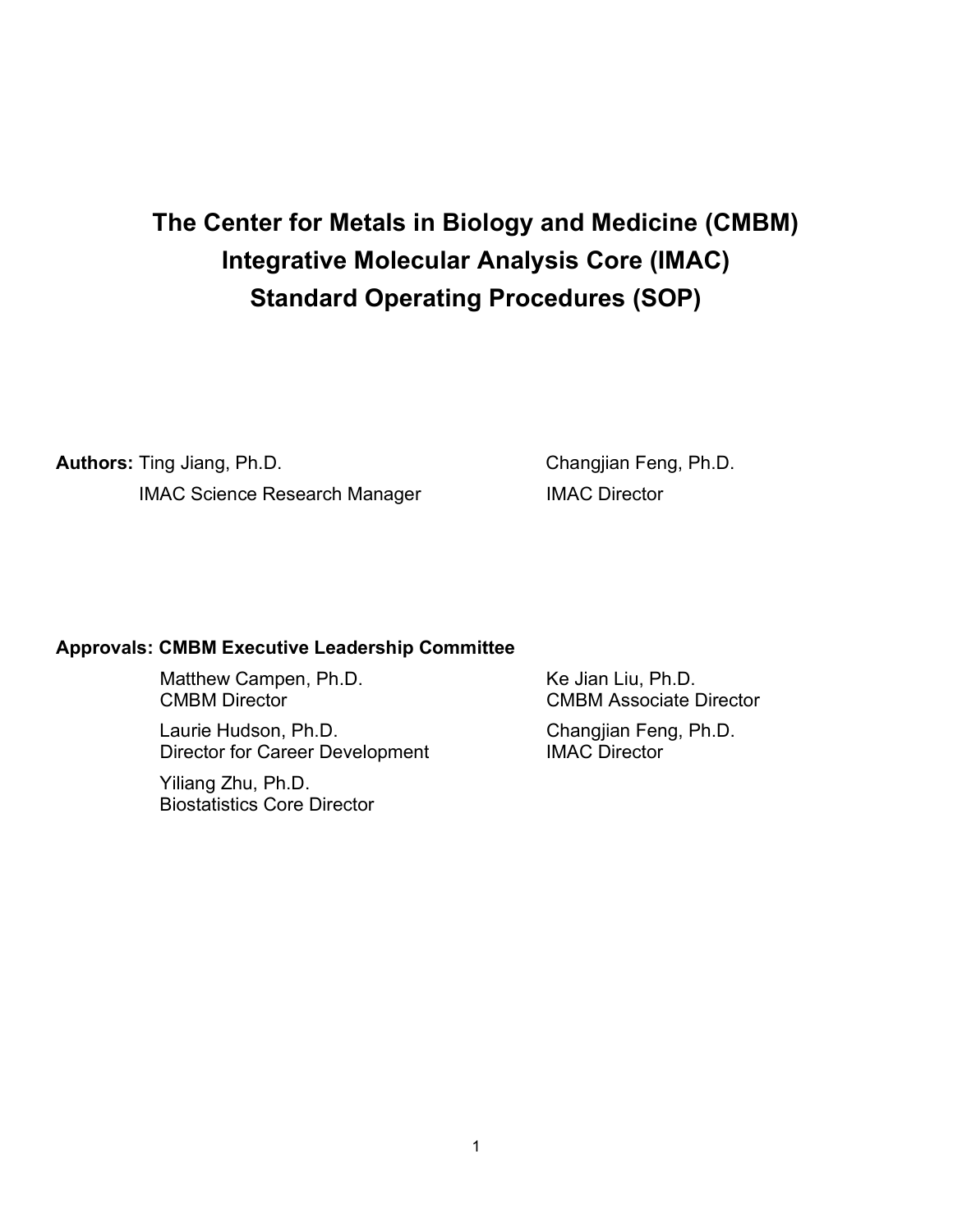# A. Mission

The Integrative Molecular Analysis Core (IMAC) is an integral component of the Center for Metals in Biology and Medicine (CMBM) COBRE, which represents an exciting opportunity to build on a legacy of metals research at the University of New Mexico (UNM) and to support a new generation of scientists. The mission of the IMAC Core is to provide state-of-the-art services that galvanize scientists to conduct innovative research utilizing resources for which costs and expertise are most efficiently and effectively supported as a shared resource. Cores' valuable equipment, scientific knowledge, and technical guidance are accessible to a range of basic science and clinical researchers. The vision of the IMAC Core is to provide a top-notch research infrastructure at the Center that enables scientific excellence, novel methodology development, and outstanding innovations for researchers at UNM HSC and beyond. Along this line, the Core provides in-house analyses, supports innovative protocol development, and provides consultation and training to our users in integrated applications associated with the advanced bioanalytical instrumentation.

The Specific Aims of this Core are 1) to create a centralized, state-of-the-art resource that provides expertise, training, and instrumentation for integrative molecular analysis, focusing on metal interactions with biological systems; 2) to support the research of mentored PIs and cultivate a new cohort of COBRE investigators within the institution; and 3) develop a user base of investigators for continued growth and sustainability of the core facility.

# B. Location, Operation Hours, and Contacts

Location. The IMAC Core Laboratory is located on the ground floor of the College of Pharmacy building (Building # 228, Rooms B52, B54, and B60), along with the office suite in Room B64.

Hours of operation. UNM regular business hours, 9 am – 5 pm; lunch break noon – 1 PM

Organization and Contacts. The organization structure of the IMAC facility is illustrated below. The Core Director and scientists can be contacted via iLab link on https://goto.unm.edu/imac or Core email (hsc-imaccore@salud.unm.edu) during regular operation hours.



Shipping & mailing address: IMAC Core, NRPH Room B64 College of Pharmacy 915 Camino De Salud NE Albuquerque, NM 87131

# C. Scheduling, Fee for Service Core Access, and Fee Structure

Tiered Access and CMBM Membership. All researchers from UNM and beyond are welcome to utilize the IMAC Core for services including consultation, training, sample analysis, and method development. The access will be granted in 3 tiers based on the CMBM membership in decreasing priority: 1) active mentored PIs and Pilot Project PIs of the CMBM COBRE; 2) other CMBM members, including the mentors, Center leaders, past mentored and Pilot Project PIs, internal advisory committee members, past and current Core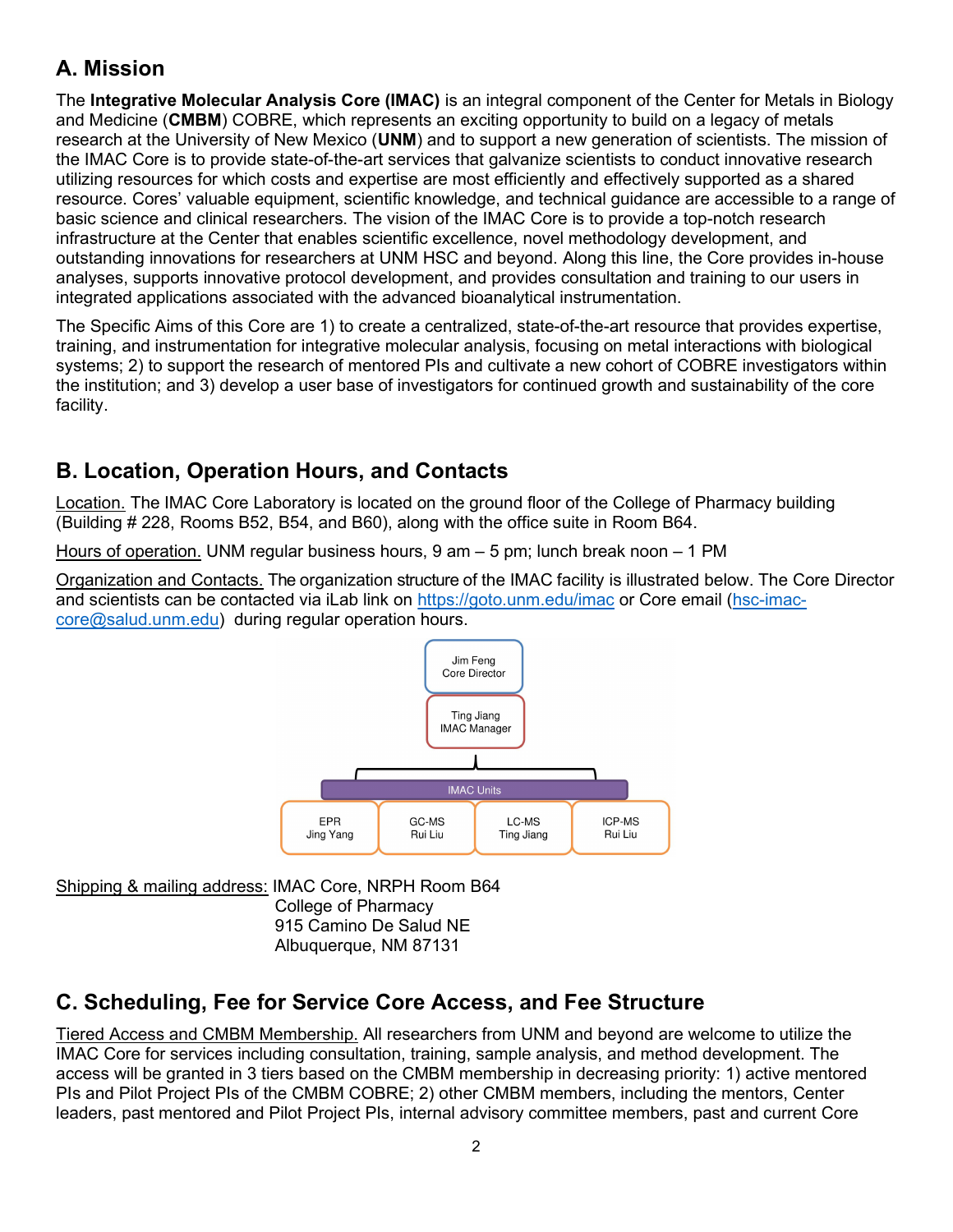voucher awardees, as well as investigators with acquired associate membership; and 3) non-members of CMBM, including other UNM PIs and external users outside UNM. Investigators who have research focuses on metal interactions with biomolecules, and wish to gain membership as Pilot Project PIs or Core voucher awardees can apply for the CMBM pilot project or the Core voucher awards that will be announced on an annual basis (https://unmcmbm.com/about-cmbm/research/pilot-projects/). To acquire associate CMBM membership, a short presentation to the COBRE IMAC at COBRE (or college/departmental) seminars is required, plus a concise description of the prospective analysis (~1/2 page) and a biosketch. The CMBM executive committee then reviews and approves associate membership.

Scheduling. To prioritize and schedule services, the IMAC will utilize an iLab scheduling system to allow IMAC staff to view upcoming meetings, experiments, and utilization of Core resources. Investigators seeking individual consultation meetings (general service information, experimental design, post-experiment analysis) or training on equipment/procedures will be able to submit their requests via the Core iLab webpage. Within each priority tier, the service will be available on a first-come-first-serve basis. For extremely urgent sample analysis, users may contact the Core Director to request exceptions.

The Core employs the *sample queue workflow*: up to 5 approved service requests will be in each of the current testing queues per instrument, and new samples will not be accepted until a vacancy emerges. This is to ensure that (a) the shared resource will be utilized effectively, (b) the analysis will be completed on time, and (c) there is a clearer expectation in terms of the testing completion timeline. The Core will communicate with the user about the estimated schedule for the Core to carry out their service request.

Fee structure. Our CMBM members receive an institutional discount on all services. The fee structure is to be posted online. Once the service is completed, and the user accepts the results and confirms the completion of the service, an invoice will be sent to the user to initiate payment.

# D. Types of Services

In general, there are three types of services provided by the IMAC facility: (1) standard services, (2) consultation/meeting, and (3) tailored method development. Standard service and the other two (e.g., methods development) are different work "streams" and will be handled differently. All requests must be submitted via iLab (https://unmcc.corefacilities.org/service\_center/show\_external/4947/aim\_scientific\_core).

Standard Services. The IMAC facility provides two standard services (Figure 1): bioanalysis by the Core scientists, i.e., all-inclusive services, and user-accessible analysis.



Figure 1. Workflow for requesting the Core services: (Top) All-inclusive services of consultation, instrument training, sample analysis, and method development by the Core scientists; (Bottom) User-accessible services (GC-MS analysis).

For the all-inclusive service request, the Core personnel will review and assess the service feasibility, and then notify the users whether the requests are approved or not. Upon approval, the core scientists will book the machine time on the iLab calendar on behalf of the user. During this process, the Core scientist(s) can be available for meetings to discuss details of the request/experiment upon the user's request. The user will be charged for the consultation meeting, per the fee schedule.

For the request of using user-accessible GC-MS instrument, new users can gain the access to both the instrument and reservation calendar on iLab after in-person training and evaluation by the core scientist. The user can then reserve the machine time during regular UNM business hours on the iLab site. Reservation can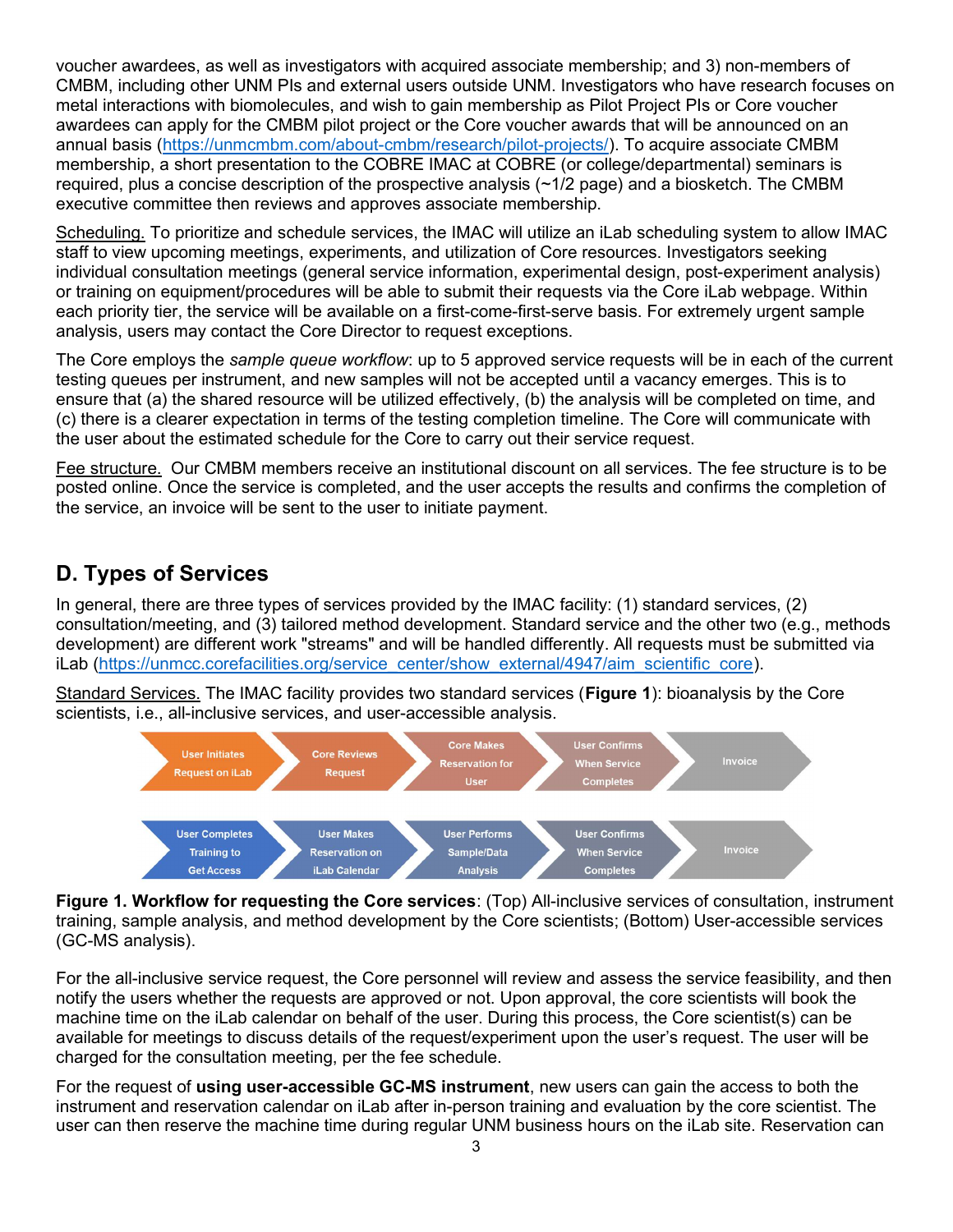only be canceled/changed ahead of time. Users will be billed based on the reserved time. The Core reserves the right to cancel or change the schedule, based on the instrument availability.

Consultation. This includes general service information, meeting with the user, bioanalytical experimental design, and post-experiment meeting/discussion. The mPIs and Pilot Project PIs will receive the first consultation free of charge. To protect the research time and efforts of the Core personnel, the consultation meeting generally tops 30 minutes. Additional consultation including literature research, and data interpretation, will be charged per the actual hours and the Core fee structure.

Method Development Research Services. IMAC will implement a process for review and prioritization of inhouse new/tailored methods to develop so that this aspect doesn't become an overwhelming sinkhole of effort. It is at the Core Director's discretion to decide on the type and nature of the user's request (i.e., standard service or research request), which may or may not be in alignment with the user's view.

For requests of consultation and method development, the users are required to provide specific concise information regarding the background, analysis goals, experiment designs, and useful literature with detailed method sections. The Core Director will review the method development request, consult with the content experts, decide on the service feasibility, and then notify the users whether the requests are approved or not feasible at our current technical capacity.

# E. IMAC Operational Procedure

Managing the needs of all users comprises challenges on many levels. Finding the balance between service and research is key to Core operation, as is effective communication of the Core's portfolios to users. To proactively address the challenges and better oversee the efforts and resources toward services and research, the Core will operate in a formalized management fashion (Figure 2).





Specifically, the Core Director will review the services requests submitted by the users. The Core can decline service requests if not feasible or request that the prospective users revise their requests. If the request is deemed feasible (see details in Section F below), the Core Director will assign the request to the corresponding Core scientist for him/her to generate and distribute a quote on the projected costs. Once the user accepts the quote, the Core scientist will add the request to the queue for processing and testing, based on the priority level determined by the Core, and schedule the sample delivery by the user. After the bioanalysis is done, the Core Director will review the data, and then distribute the data together with any technical note.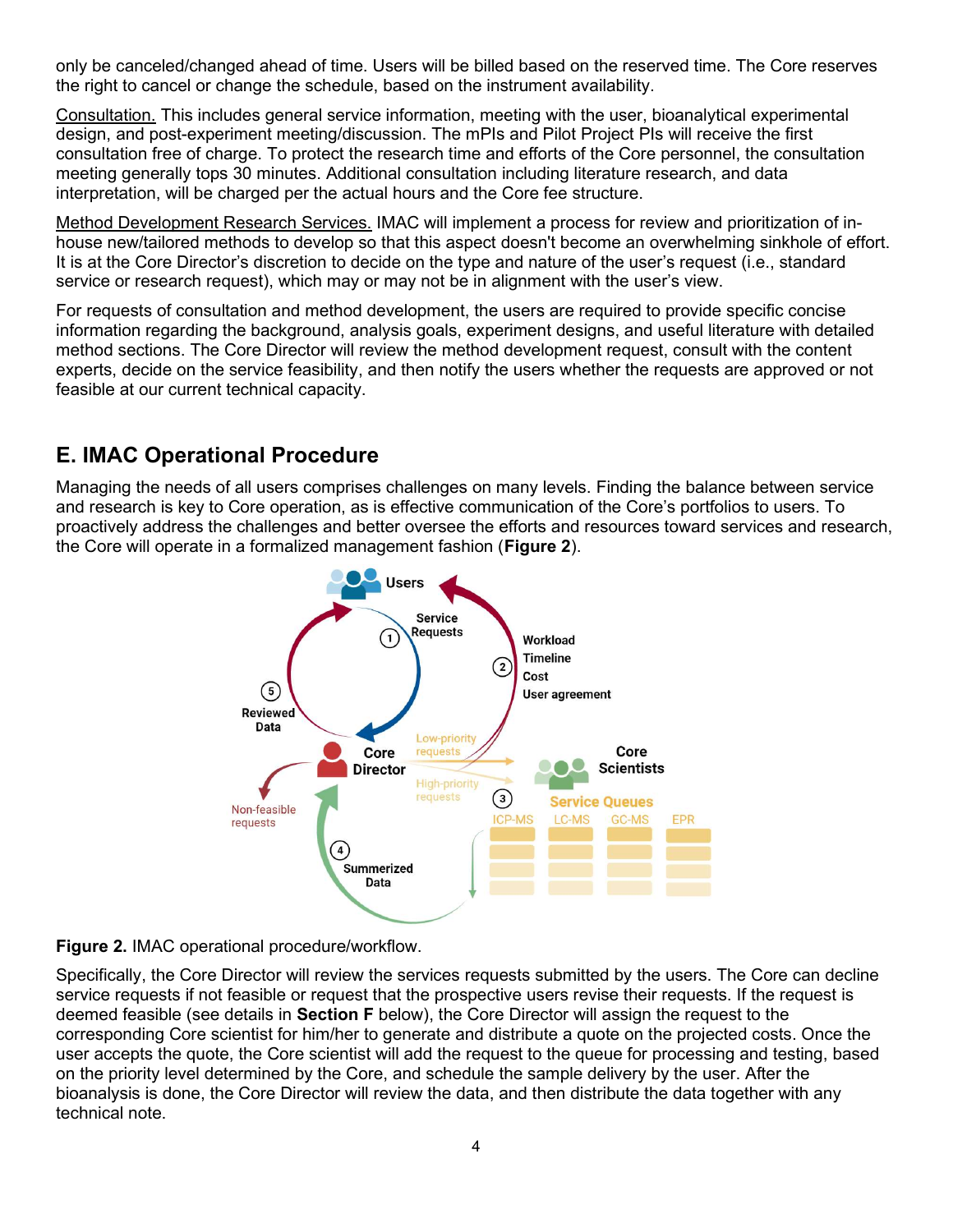# F. Project Feasibility Review

A feasibility analysis is used to determine the viability of an idea, such as ensuring a project is technically feasible as well as budgeted justifiable. The Core will determine whether a project is worth the investment - in some cases, a project may not be feasible, primarily based on the following factors (**Figure 3**):

- 1. Technical feasibility technical resources currently available to the Core. Whether the technical resources meet capacity, and whether the technical team can conduct the proposed work. The legitimacy factor will also be considered here. For example, Core scientists on immigrant or non-immigrant visa/status are not allowed to perform CBD-related analysis, as such activities could lead to negative immigration consequences under current federal laws.
- 2. Budgetary feasibility. This assessment typically involves a cost/ benefits analysis of the project. For example, developing a new method for the analysis of a small number of samples is not cost-effective.
- 3. Scheduling feasibility. The Core estimates how much time the project may take to complete. Delivering results for each project within a reasonable timeline is important to balance the needs of all users.



Figure 3. Project feasibility is to be reviewed in three criteria: technical, budgetary, and scheduling feasibilities.

# G. Roles and Responsibilities

Roles of Core Director Dr. Feng. The Core Director Dr. Feng is the immediate supervisor of the Core scientists, shepherding their time and efforts. He has the overall responsibility for the operational and fiscal aspects of the IMAC facility. He is the primary contact person for an initial consultation with members of the core to determine the best technical approaches available to answer the specific question for a particular research project. Dr. Feng will review the project feasibility when necessary.

Roles and Effort Distributions of the Core Scientists. It is important that the Core defines, documents, and enforces what will and will not be expected of the core scientists. The heart of the research Core is an emphasis on research rigor and reproducibility. Along this line, the Core scientists provide a wide range of services and support including consultation, design of the bioanalytical experiments, standard sample preparation, and processing (e.g., digestion of solid sample by nitric acid for ICP-MS, trypsin digestion of protein for bottom-up LC-MS proteomics), data acquisition, data analysis, drafting experimental section for publication, GC-MS training, as well as new method development. The Core scientist is responsible for quality control (GLP, SOP), instrument maintenance, and calibration. They are also experts in their analytical fields, and their continued growth will be ensured through on-site and virtual training, as well as a hands-on workshop. They will devote their efforts (% in paratheses) to standard services (50%), method development (20%), instrument maintenance and calibration (20%), as well as consultation including meetings, email, and literature research (10%) (Figure 4). This is to prioritize their efforts and better ensure deliverables and research outcomes.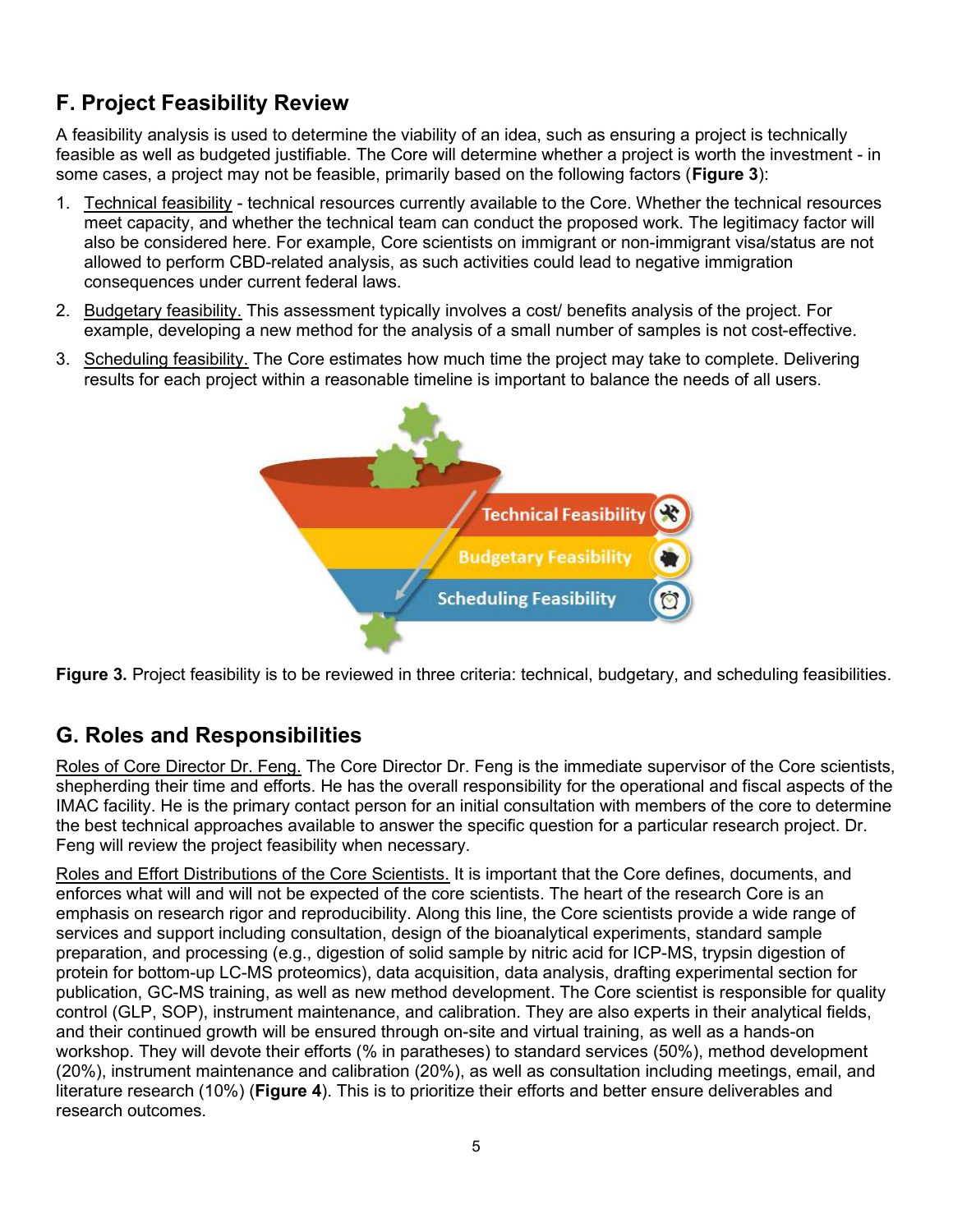#### **Efforts (FTE) Distribution**



Figure 4. Core scientists' expected effort distribution.

Roles of the users. The users are responsible for their overall study design and associated searches into the literature of their research field. The Users are primarily responsible for providing the samples that are ready for the bioanalysis by the Core, and performing a deeper level of data analysis and interpretation beyond what is typically available in the instrument data analysis software. It is the user's responsibility if the samples do not meet the requirements of the requested instrumental analysis.

As an example, it is more applicable for the users to research the possible options of mass spectrometry experiments than having the core scientists study the literature to identify the suitability of certain analyses for every request submitted by users. The core scientists are not expected to evaluate the scientific merit of the user's project. The Core reserves the right to decline such non-standard requests. This is to make use of the Core resources more efficiently, and better serve a broad user base.

- For typical analysis requests, it is the user's responsibility to provide information on commonly utilized chemical reagents, supplies, and analytical methods in the literature.
- For more sophisticated standard analysis, the Core scientists may, upon user's request, assist in reviewing the bioanalysis experimental study design, and advise on the bioanalysis approach including quality control, based on the Core personnel's interpretation of the protocol and/or method documents provided by the user.
- For the bioanalysis consultation service, the Core scientists will suggest, based on their expertise and experience, the best options on possible analysis requested by the users.

For new method development approved by the Core Director, the Core scientists will devote most of their efforts to finding appropriate sample preparation procedures and instrumental analysis parameters that are not provided in the literature, instead of designing or initiating new experiments.

Of note, the users are strongly encouraged to apply for the pilot and/or Core voucher award(s) to better engage, involve, and support the Core scientists in developing in-house tailored protocols and methods. The applications will be reviewed based on the innovation, scientific merit of the proposal, the appropriateness of the project to the overall missions of the CMBM programs, and the likelihood of the research leading to new extramural funding.

#### H. Data Management

Primary raw data are stored on the computers used for instrument control and data acquisition. These computers will have extra hard drive arrays to prevent data loss due to hardware failure. All computers used for data analysis will be connected to institutional servers, if possible, which are used for backup transfer and archiving primary data. Human subject data will be secured with the appropriate level of anonymity, confidentiality, or de-identification by both the users and the Core scientists.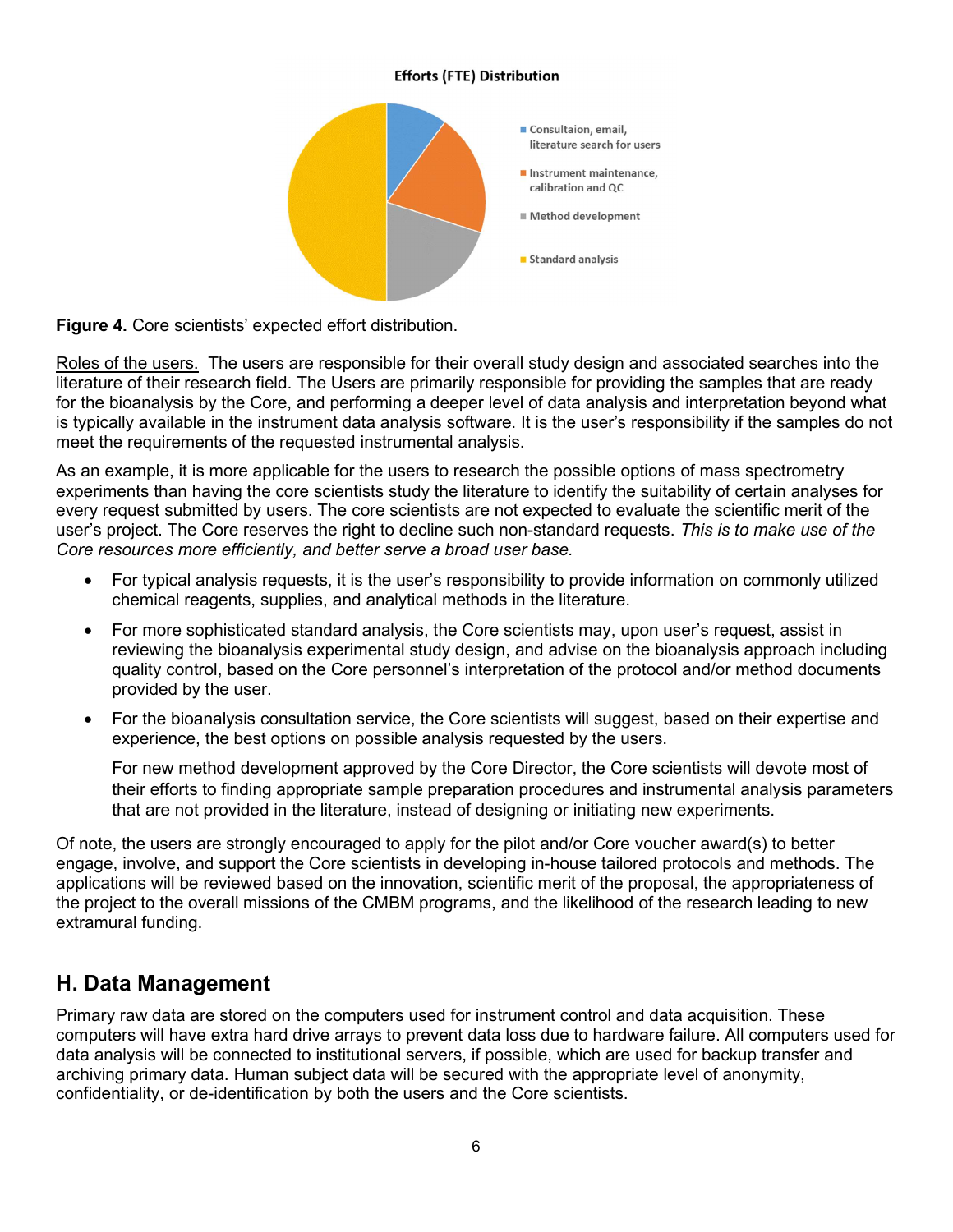For sample analysis performed by Core scientists, the Core will provide users with summary reports that document the detailed process of data generation, quality control, and data analysis. Raw data will be archived and shared as needed.

For data generated by the users on the user-accessible instrument, the user is responsible for the backup and transfer of their data. In cases where the computer is connected to the institutional server, the use of any flash drive is forbidden to minimize threats of malware. In other cases where the computer is not connected to the server and a flash drive has to be used, the user is responsible to bring a malware-free one. The Core does not provide a flash drive.

### I. Publication Guidelines

The following guidelines are intended to ensure that research performed in IMAC is appropriately recognized and cited. They are compatible with university authorship guidelines, as well as with recommendations of the International Committee of Medical Journal Editors that describe the authorship and what merits authorship in publications (www.icmje.org).

Guideline 1: Any work performed in the Core with assistance from Core staff should be, at a minimum, acknowledged in published work. Please acknowledge the grant support (NIH NIGMS P20GM130422) when publishing or presenting images or data obtained from the Core in manuscripts, abstracts, and presentations.

Guideline 2: The following activities should be acknowledged on manuscripts and grants, but they do not by themselves meet the criteria for authorship.

- Core scientists provided routine training or services for the user.
- Core scientists collected data for users that required technical skills but did not involve the interpretation of data.
- Core scientists reviewed the manuscript or grant for intellectual content or advised on a revision of it.
- A technical question from a referee about data presented in the manuscript required a response from the Core scientist with technical expertise relevant to the project.
- Core Director provided general supervision of the research project without significant intellectual input.
- Core Director provided funding for the project without significant intellectual input.

Guideline 3: If one or more of the following conditions are met, then the Core scientist should be invited to be a co-author on the manuscript.

- Core scientists contributed significantly to the conception or design of the project.
- Core scientist acquired, analyzed, and interpreted data for the project that required unique expertise and skills.
- Core scientists provided "nonroutine" training and services for a user. This includes the development of novel procedures for data acquisition or data analyses.
- Core scientist wrote a portion of the manuscript (including Materials and Methods, figure legends, or technical details).
- Core scientist approved and took responsibility for the intellectual content of her/his contribution to the manuscript.
- Core scientist produced a figure for the manuscript using data collected by the Core scientist.

Guideline 4: A Core scientist has the discretion to turn down an invitation for authorship if she/he believes that data and interpretation are not consistent with professional standards. The latter may include withdrawal of data or figures from the manuscript generated by the Core scientist.

Guideline 5: Disagreement over the type of recognition or withdrawal of data shall be handled initially by the Core Director who will meet with the user, PI, and Core scientist to help to resolve the dispute. If the Core